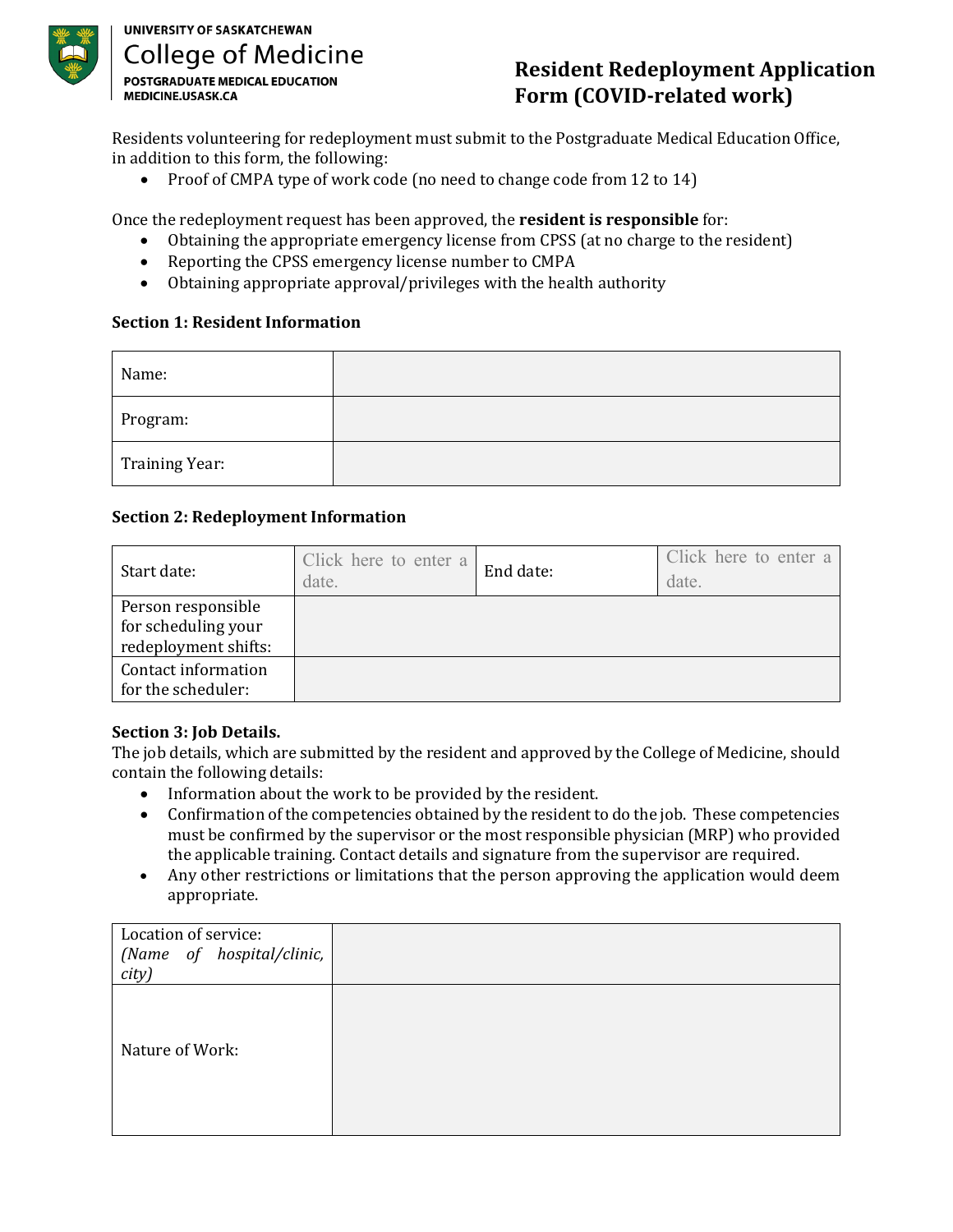

## **Resident Redeployment Application Form (COVID-related work)**

#### **Section 4: Competency Confirmation**

Has the resident obtained the necessary competencies to deliver the required work? Provide the contact information and signature of the supervisor that can attest to the achieved competencies.

Yes, competencies have been achieved

| Type of Training<br>Undertaken:                                  |  |
|------------------------------------------------------------------|--|
| Date(s) training was<br>completed:                               |  |
| Is there a significant<br>overlap of skills? Provide<br>details: |  |
| Name of Supervisor:                                              |  |
| Signature of Supervisor:                                         |  |

#### **Section 5: Assessment**

Residents may be given credit for work provided during redeployment. Please provide the name and contact information of the supervisor that will provide an assessment of skills during redeployment. A separate assessment form is available from the PGME office.

| Name of Supervisor:      |  |
|--------------------------|--|
| Signature of Supervisor: |  |

#### **Section 6: Approvals and Signatures**

I acknowledge and accept the terms of the RDOS Collective agreement regarding the maximum hours and limitations on work periods. I acknowledge that any change requires a revised application and new approval. I am responsible for seeking permission from the individual whom I identify as my supervisor (as required by the CPSS for licensing purposes). I further agree that I will take responsibility of ensuring that all redeployment activities are reported to the PGME Office.

| Resident: |  |      |  |
|-----------|--|------|--|
| Signature |  | Date |  |